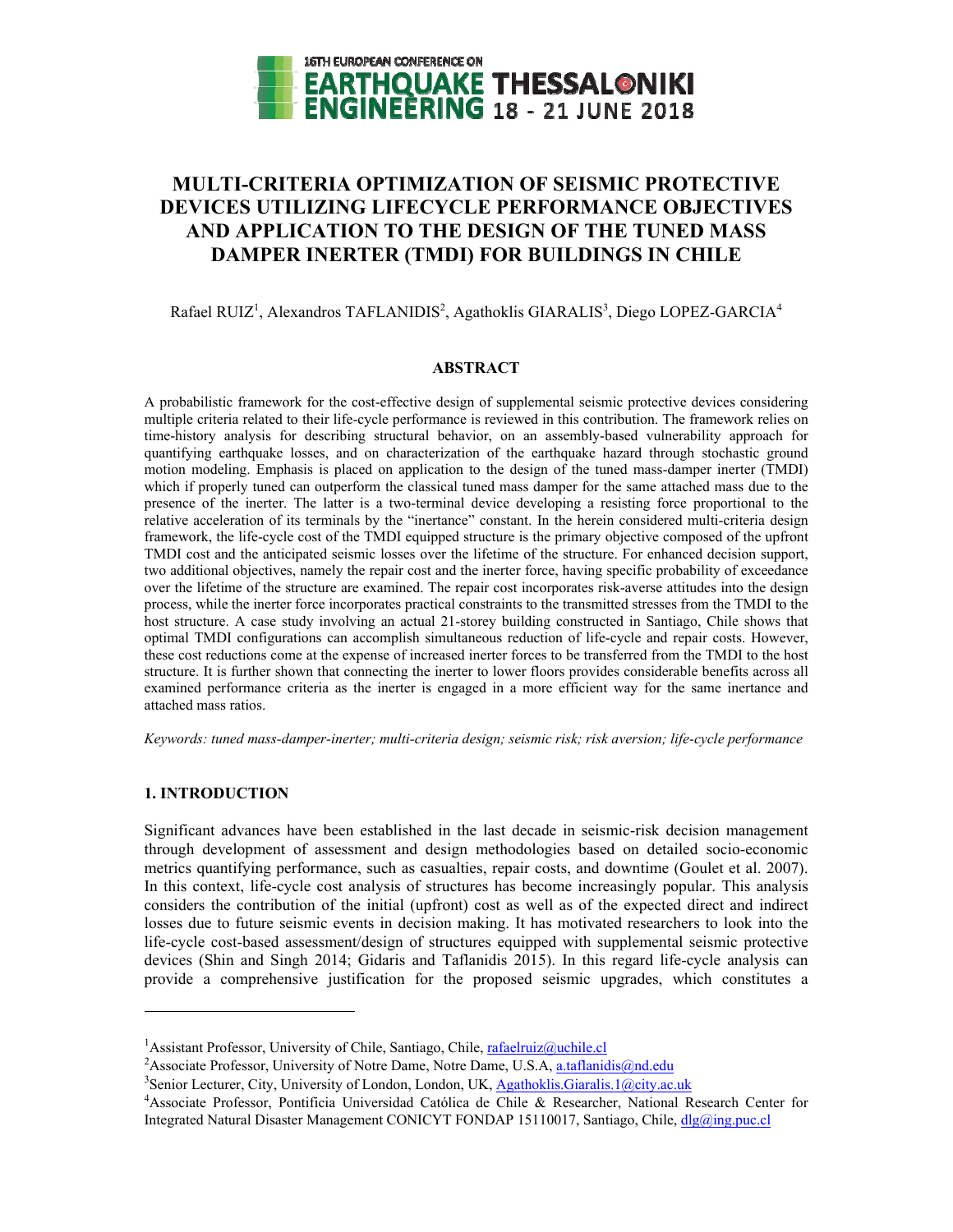necessary step for adoption of such alternative earthquake-protective measures. Consideration of multiple, advanced criteria for quantifying seismic-risk (i.e. life-cycle performance), especially metrics related to risk-aversion principles, can provide enhanced decision support as it allows for performance evaluation across a variety of competing objectives (Gidaris et al. 2018). This contribution reviews a computationally efficient, multi-objective design framework to support this goal, focusing on an application for the design of the tuned mass damper inerter (TMDI) for buildings in Chile.

The TMDI (Marian and Giaralis 2013; Marian and Giaralis 2014) couples the tuned mass damper (TMD) with an inerter, a two-terminal mechanical device developing a resisting force proportional to the relative acceleration of its terminals (Smith 2002). The underlying constant of proportionality ("inertance") can be orders of magnitude larger than the physical mass of the inerter. In the TMDI, the inerter increases the apparent inertial property of the TMD for a given attached (secondary) mass without increasing its weight. This is achieved by connecting the TMD mass via the inerter to a *different* floor from the one that the TMD is attached to in a multi-storey primary building structure as depicted in Figure 1. In a number of studies (Marian and Giaralis 2014; Giaralis and Marian 2016; Giaralis and Taflanidis 2018; Ruiz et al. 2017) the TMDI was shown to outperform the TMD for seismic applications, especially for relatively small secondary mass. Beyond the mass amplification effect, an important aspect of the TMDI is its ability to influence the dynamics of the primary structure in a wide frequency range and not only at frequencies close to the own TMDI oscillation frequency, as is the case of the classical TMD (Giaralis and Taflanidis 2018). Another important aspect is the significant impact of the inerter topological configuration on the overall performance; it was shown by Giaralis and Taflanidis (2018) that TMDI configurations with the inerter connecting to a lower floor than the floor immediately underneath the secondary mass provide significant advantages [see also Giaralis and Petrini (2017)]. Nevertheless, Giaralis and Taflanidis (2018) adopted stationary description for the excitation while they focused only on the TMDI performance. No consideration was given to limiting the forces exerted from to the host structure, which can be quite significant.



Figure 1. Tuned mass-damper-inerter (TMDI) equipped multi-storey frame structure and schematic representation of a rack-and-pinion flywheel-based inerter device with *n* gearing stages.

In this contribution, the potential of the TMDI is assessed by adopting a more comprehensive, riskinformed description of its performance leveraging the aforementioned multi-criteria design framework. Note that application of such a TMDI design approach was first discussed by Ruiz et al. (2017) without, though, examining different TMDI topologies as is herein pursued. Furthermore, the impact of the TMDI inertance across all examined objectives is more thoroughly investigated. As in the study by Ruiz et al. (2017), the Chilean region is considered to exemplify the design approach. This is because TMDs were shown to be particularly effective in reducing structural damage potential of earthquakes generated in the Chilean seismo-tectonic environment (Ruiz et al. 2016). The latter is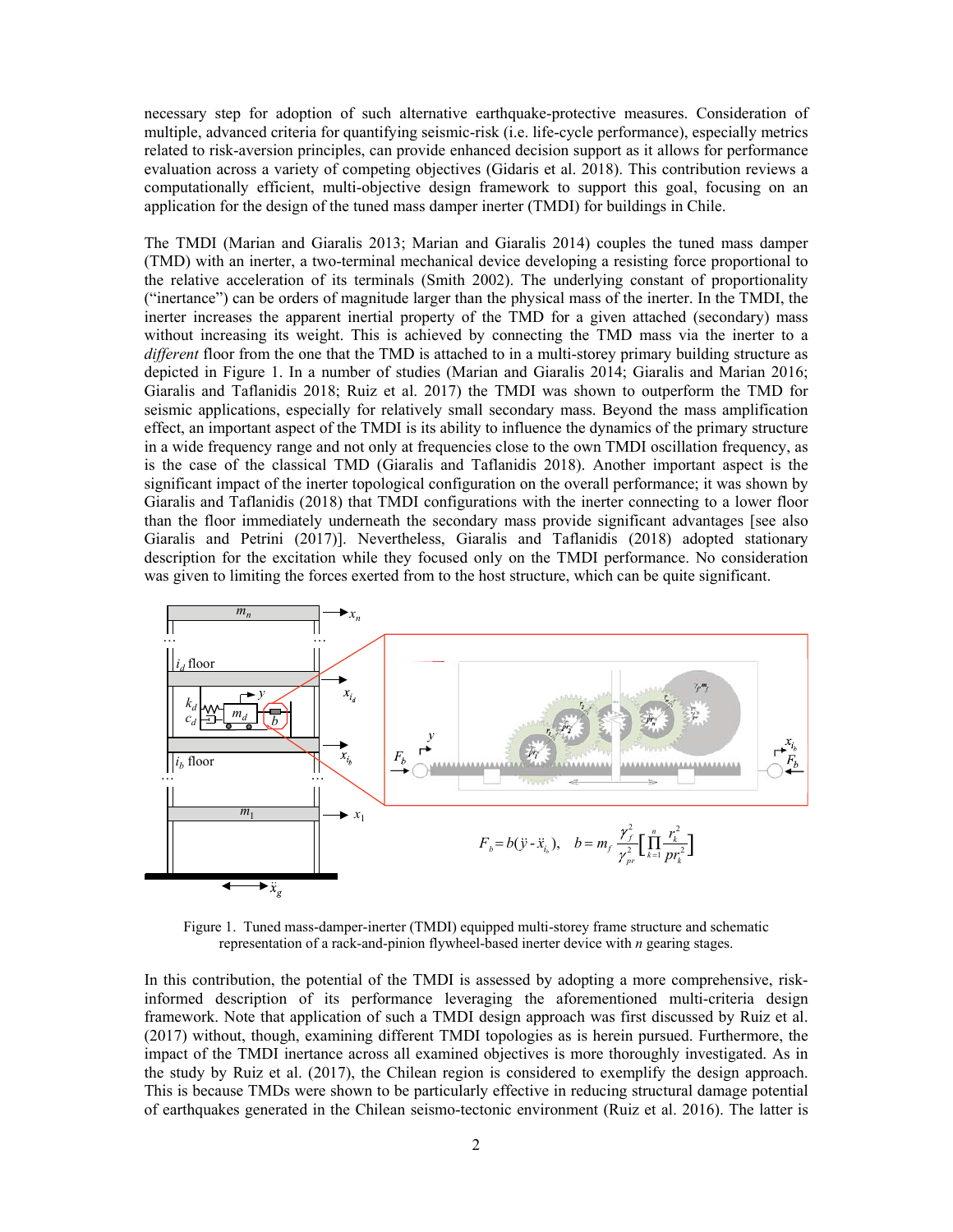dominated by large magnitude seismic events generating ground motions of long effective duration. Risk quantification is accomplished through linear response history analysis, whereas the seismic hazard is described through a stochastic ground motion model that offers hazard-compatibility with ground motion prediction equations available for Chile. The main performance criterion utilized in the design optimization, representing overall direct benefits, is the life-cycle cost of the system, composed of the upfront TMDI cost and the anticipated seismic losses over the lifetime of the structure. For enhanced decision support, two additional criteria are examined, both represented though some response characteristic with specific probability of exceedance over the lifetime of the structure (therefore corresponding to design events with specific annual rate of exceedance). One such characteristic corresponds to the repair cost, and incorporates risk-averse attitudes into the design process, whereas the other corresponds to the inerter force, which incorporates practical constraints for the force transfer between TMDI and the supporting structure.

The remaining of the paper is organized as follows. In the next Section the equations of motion of the TMDI are reviewed, followed (Section 3) by the probabilistic framework for the performance quantification. In Section 4 the multi-objective design is discussed, including numerical details for its implementation. Section 5 furnishes pertinent numerical data for a real-life existing building in Santiago, Chile to demonstrate the benefits of the TMDI (over the TMD) within the proposed design framework, while Section 6 summarizes conclusions.

### **2. EQUATIONS OF MOTION OF TMDI EQUIPPED MULTI-STOREY FRAME BUILDINGS**

Consider the planar *n-*storey frame building, shown in Figure 1, whose oscillatory motion due to a ground acceleration  $\ddot{x}_g$  is to be suppressed (primary structure). Linear structural behavior is assumed here since it has been shown that for the Chilean region modern design/construction practices results in structures that demonstrate practically linear behavior even under strong excitations (EERI Special Earthquake Report 2010). The TMDI consists of a classical TMD located at the *i<sub>d</sub>*-th floor of the primary structure comprising the secondary mass  $m_d$  attached to the structure via a linear spring of stiffness  $k_d$  and a linear dashpot of damping coefficient  $c_d$ . The TMD mass is linked to the  $i_b$ -th floor by an inerter with inertance *b*. Let  $\mathbf{x}_{s} \in \mathbb{R}^{n}$  be the vector of floor displacements of the primary structure relative to the ground and  $\ddot{x}_s \in \mathbb{R}$  be the ground acceleration. Denote by  $\mathbf{R}_d \in \mathbb{R}^n$  the *TMD location* vector specifying the floor the TMD is attached to (i.e., vector of zeros with a single one in its  $i_d$ entry), and by  $\mathbf{R}_b \in \mathbb{R}^n$  be the *inerter location* vector specifying the floor the inerter is connected to (i.e., vector of zeros with a single one in its  $i_b$  entry). Let, also,  $y \in \mathbb{R}$  be the displacement of the TMD mass relative to the  $i_d$  floor and define the *connectivity* vector by  $\mathbf{R}_c = \mathbf{R}_d - \mathbf{R}_b$ . Then, the resisting inerter force, denoted by  $F_b$  in Figure 1, is equal to  $F_b(t) = b[\ddot{y}(t) + \mathbf{R}_c \ddot{x}_s(t)]$  and the coupled equations of motion for the TMDI equipped primary structure in Figure 1 modeled as lumped-mass damped multi degree-of-freedom (MDOF) system are written as

$$
\left(\mathbf{M}_{s} + \mathbf{R}_{d}m_{d}\mathbf{R}_{d}^{T} + \mathbf{R}_{c}b\mathbf{R}_{c}^{T}\right)\ddot{\mathbf{x}}_{s}(t) + \left(m_{d}\mathbf{R}_{d} + b\mathbf{R}_{c}\right)\ddot{y}(t) + \mathbf{C}_{s}\dot{\mathbf{x}}_{s}(t) + \mathbf{K}_{s}\mathbf{x}_{s}(t) = -\left(\mathbf{M}_{s} + \mathbf{R}_{d}m_{d}\mathbf{R}_{d}^{T}\right)\mathbf{R}_{s}\ddot{\mathbf{x}}_{g}(t) \quad (1)
$$
\n
$$
(m_{d} + b)\ddot{y}(t) + \left(m_{d}\mathbf{R}_{d}^{T} + b\mathbf{R}_{c}^{T}\right)\ddot{\mathbf{x}}_{s}(t) + c_{d}\dot{y}(t) + k_{d}y(t) = -m_{d}\mathbf{R}_{d}^{T}\mathbf{R}_{s}\ddot{\mathbf{x}}_{g}(t) \quad (2)
$$

where  $M_s \in \mathbb{R}^{n \times n}$ ,  $C_s \in \mathbb{R}^{n \times n}$ , and  $K_s \in \mathbb{R}^{n \times n}$  are the mass, damping, and stiffness matrices of the primary structure, respectively, and  $\mathbf{R}_{s} \in \mathbb{R}^{n}$  is the earthquake influence coefficient vector (vector of ones). Note that in deriving Equations (1) and (2) the inerter is taken as weightless, and, therefore, it does not attract any seismic lateral force (Marian and Giaralis 2014). This consideration is justified by referring to a typical flywheel-based inerter implementation shown in the inlet of Figure 1 in which the inertance *b* is proportional to the product of the square of the gearing ratios,  $r_k/pr_k$ ,  $k=1,2,...n$ , where *n* is the number of gears used to drive a flywheel with mass  $m_f$  and radius  $\gamma_f$ . Adding a single gear increases *b* significantly with negligible increase of its weight [see also (Smith 2002)]. Detailed discussion on practically achievable values of *b* for large-scale building structures may be found in Giaralis and Petrini (2017). Equation (2) suggests that the total inertia of the TMDI is equal to  $(m_d+b)$ . Hence, the TMDI frequency ratio  $f_d$ , damping ratio  $\zeta_d$ , inertance ratio  $\beta$ , and mass ratio  $\mu$  are defined as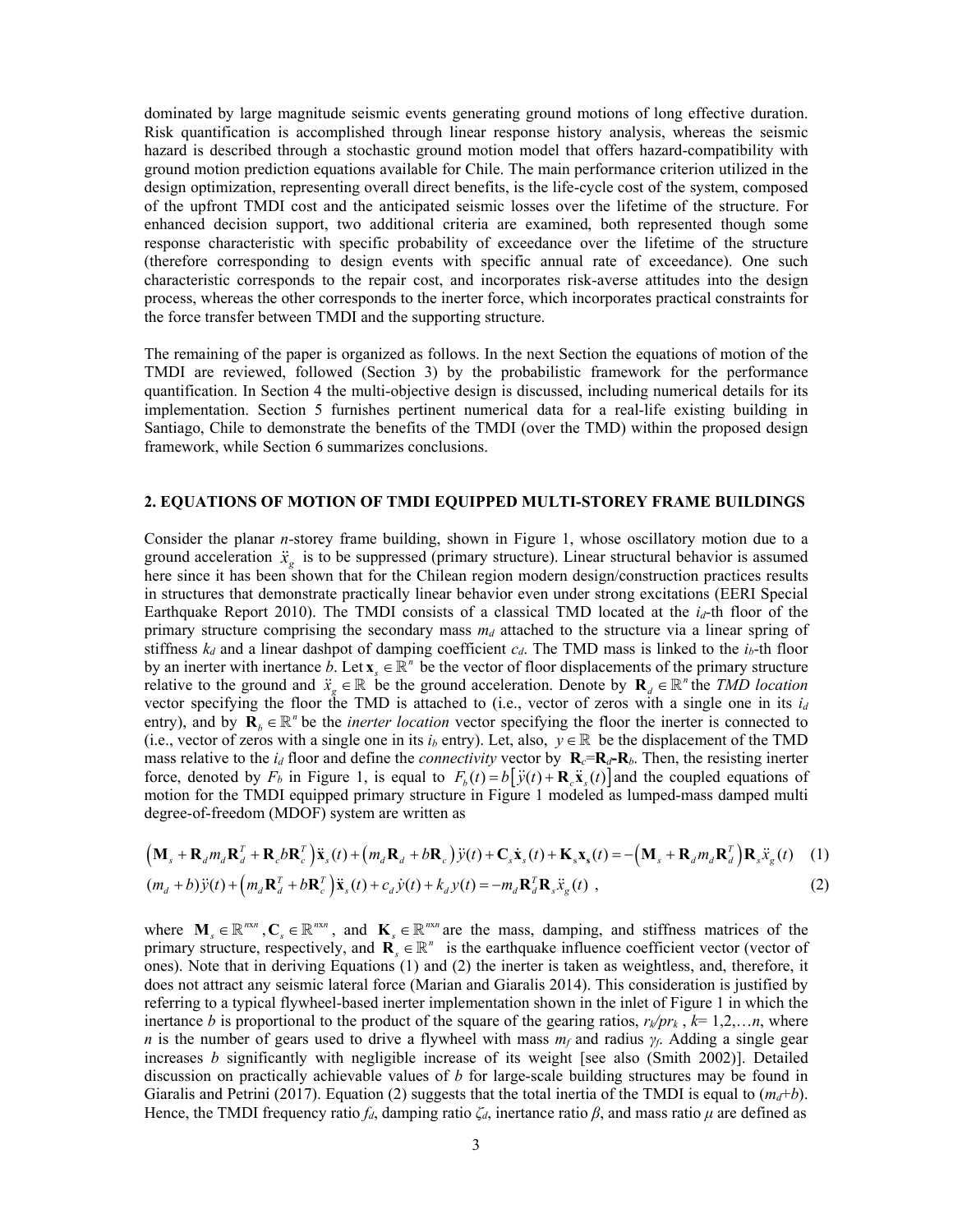$$
f_d = \sqrt{\frac{k_d}{(m_d + b)}} / \omega_1; \quad \zeta_d = \frac{c_d}{2(m_d + b)\omega_d}; \quad \beta = \frac{b}{M}; \quad \mu = \frac{m_d}{M}, \tag{3}
$$

where  $\omega_1$  and *M* are the fundamental natural frequency and the total mass of the primary structure, respectively and  $\omega_d = f_d \omega_l$  represents the TMDI natural frequency.

## **3. QUANTIFICATION OF LIFE-CYCLE PERFORMANCE AND DESIGN CRITERIA**

#### *3.1 Risk quantification*

The quantification of seismic risk follows the framework shown in Figure 2, initially discussed in Taflanidis and Beck (2009). It relies on adopting appropriate models for the seismic excitation (hazard analysis), structural system (structural analysis) and loss evaluation (damage and loss analysis), and on assigning appropriate probability distributions to the parameters that are considered as uncertain in these different models. The latter uncertainty characterization supports ultimately the seismic risk quantification. Structural behavior is evaluated through time-history analysis and seismic consequences through an assembly-based vulnerability approach, whereas for providing an appropriate within this context description of the seismic excitation (acceleration time-histories) a sitebased stochastic ground motion model is adopted. This model is established by modulating a white noise sequence through functions that address the frequency and time-domain characteristics of the excitation. The parameters of these functions are related to seismological characteristics, the moment magnitude *M* and the rupture distance *rrup*, through predictive relationships. These predictive relationships are optimized (Vetter et al. 2016) to provide compatibility with the regional hazard by establishing a match to ground motion prediction equations available for Chile. Details about this ground motion modeling may be found in Ruiz et al. (2016). Once the stochastic ground motion model is optimized the adoption of probability distributions for the seismological parameters facilitates a comprehensive probabilistic description of the seismic hazard (Taflanidis and Beck 2009).



Figure 2. Schematic for risk quantification framework

In this context, let  $\theta$  lying in  $\Theta \subset \mathbb{R}^{n_{\phi}}$ , be the augmented vector of continuous uncertain model parameters with probability density functions (PDFs) denoted as *p*(**θ**), where *Θ* denotes is space of possible parameter-values. This vector includes all the different parameters (both seismological and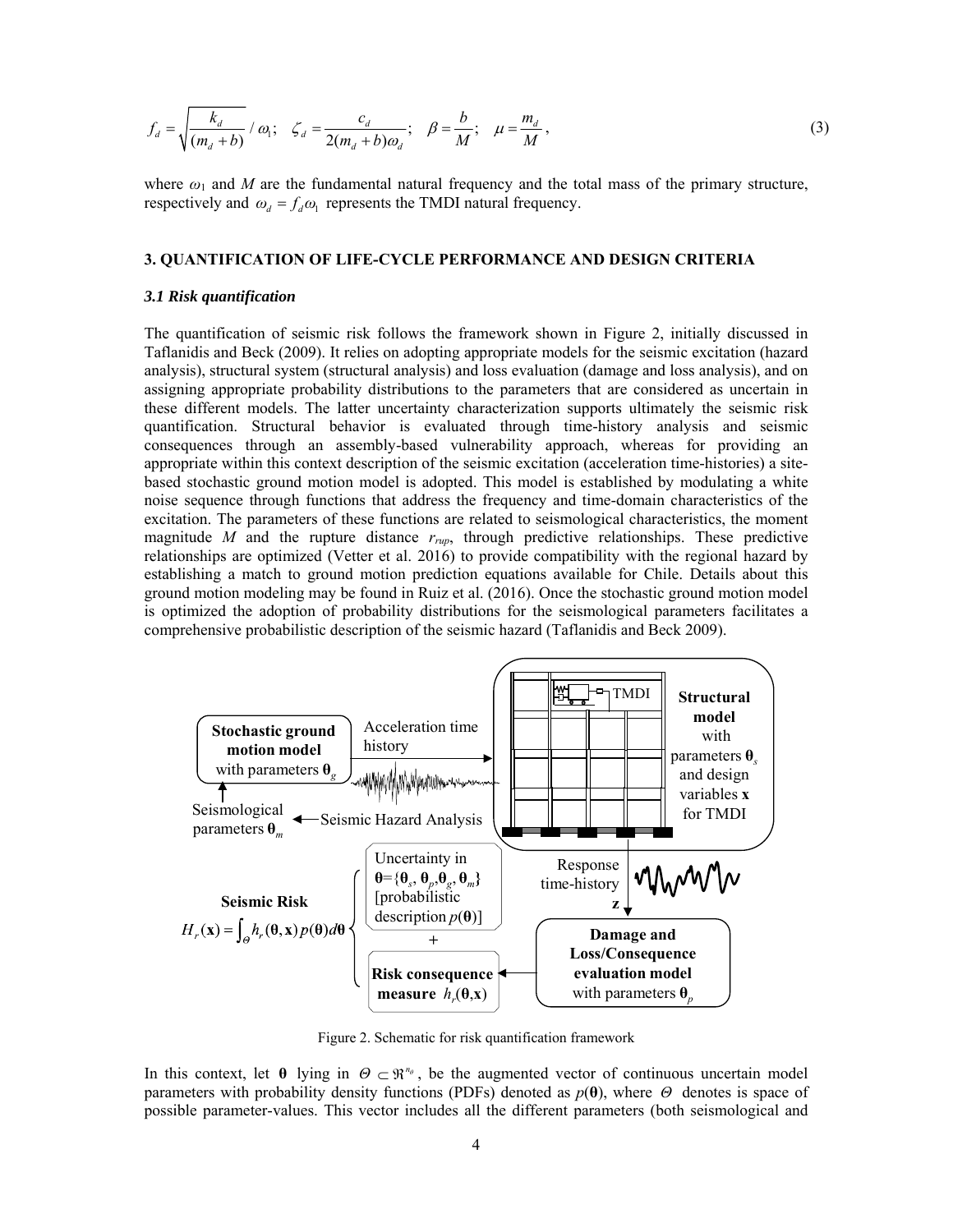structural) that are considered as uncertain as well as the white noise sequence utilized in the ground motion model. Also, let the vector of controllable parameters for the TMDI referred to herein as *design variables*, be  $\mathbf{x} \in X \subset \mathfrak{R}^{n_x}$ , where X denotes the admissible design space. Ultimately **x** includes the mass  $m_d$  (or mass ratio  $\mu$ ), the inertance *b* (or inertance ratio  $\beta$ ), the stiffness  $k_d$  (or frequency ratio *fd*), and the damping coefficient  $c_d$  (or damping ratio  $\zeta_d$ ). For a specific design configuration **x**, the risk consequence measure describing the favorability of the response from a decision-theoretic viewpoint is given by  $h_r(\theta, \mathbf{x})$ . Each consequence measure  $h_r(.)$  is related to (i) the earthquake performance/losses that can be calculated based on the estimated response of the structure **z** (performance given that some seismic event has occurred), as well as to (ii) assumptions made about the rate of occurrence of earthquakes (incorporation of the probability of seismic events occurring). Seismic risk,  $H_r(\mathbf{x})$ , is then described through the expected value of the risk-consequence measure, given by the generic multidimensional integral

$$
H_r(\mathbf{x}) = \int_{\Theta} h_r(\mathbf{\theta}, \mathbf{x}) p(\mathbf{\theta}) d\mathbf{\theta} . \tag{4}
$$

Through different selection of the risk consequence measure different risk quantifications can be addressed within this framework, supporting the estimation of all necessary design metrics.

#### *3.2 Design metrics quantification*

The main metric utilized in the design formulation is the total life-cycle cost  $C(\mathbf{x})=C_i(\mathbf{x})+C_i(\mathbf{x})$ , provided by adding the initial (upfront) cost  $C_i(\mathbf{x})$ , which is a function of the TMDI characteristics, and the cost due to earthquake losses over the life-cycle of the structure  $C_l(\mathbf{x})$ . For a Poisson assumption of earthquake occurrence, as considered later in the case study, the present value  $C_l(\mathbf{x})$  of expected future seismic losses is given by the integral of Equation (4) with associated risk consequence measure

$$
h_r(\mathbf{\theta}, \mathbf{x}) = C_r(\mathbf{\theta}, \mathbf{x}) \nu t_{lije} \left[ \left( 1 - e^{-r_d t_{lije}} \right) / \left( r_d t_{lije} \right) \right],\tag{5}
$$

where  $r_d$  is the discount rate,  $t_{life}$  is the life cycle considered and  $C_r(\theta, \mathbf{x})$  is the cost given the occurrence of an earthquake event. For estimating the latter an assembly-based vulnerability approach is adopted. The components of the structure are grouped into damageable assemblies, different damage states are designated to each assembly and a fragility function (quantifying the probability that a component has reached or exceeded its damage state) and repair cost estimates are established for each damage state. The former is conditional on some engineering demand parameter (*EDP*), which is related to peak characteristics for the structural response (e.g. peak interstory drift, peak floor acceleration, etc.). Combination of the fragility and cost information provides then  $C_r(\theta, \mathbf{x})$ .

Consideration of only the life-cycle cost as performance objective facilitates what is commonly referenced as "*risk-neutral"* design, which assumes that preference is assessed only through quantities that can be monetized. Frequently nontechnical factors, such as social risk perceptions, need to be taken into account that lead to more conservative designs (*risk aversion*), since *risk-neutral* design does not explicitly address the unlikely but potentially devastating losses that lie on the tail of the losses/consequence distribution (Gidaris et al. 2018). This is addressed in the design framework by considering the repair cost with specific probability of exceedance over the life-cycle of the structure Based on the Poisson assumption of seismic events, the probability of the repair cost *Cr* exceeding a targeted threshold  $C_{thresh}(\mathbf{x})$  over the considered lifetime of the structure is

$$
P[C_{r} > C_{\text{thresh}}(\mathbf{x}) \mid \mathbf{x}, t_{\text{life}}] = 1 - \exp^{-t_{\text{life}} \cdot \cdot P[C_{r} > C_{\text{thresh}}(\mathbf{x})] \cdot \mathbf{x}, \text{ seismic event} }],
$$
\n
$$
(6)
$$

where  $P[C_r > C_{thresh}(\mathbf{x}) | \mathbf{x}]$ , seismic event] is the probability of exceeding the repair threshold given that a seismic event has occurred. The latter is given by the generic risk integral (4) with risk consequence measure  $h_{\nu}(\theta, \mathbf{x}) = I_{\nu}(\theta, \mathbf{x})$  corresponding to an indicator function, being one if  $C_{\nu}(\theta, \mathbf{x}) > C_{threshold}(\mathbf{x})$  and zero if not.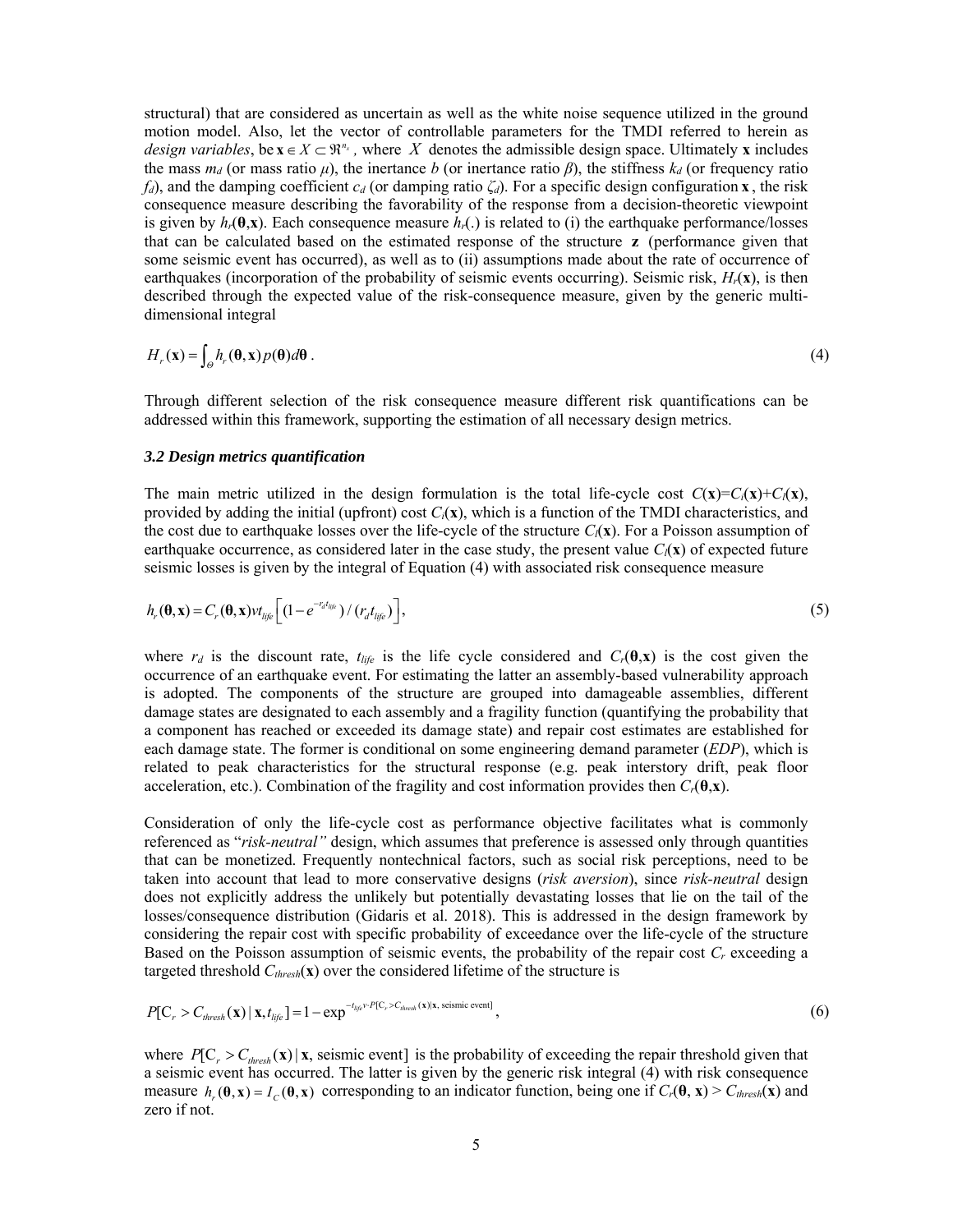A third metric is finally considered for the TMDI application to accommodate the fact that none of the above two metrics account explicitly for a potential local strengthening needed to support the transfer of forces from the TMDI to the host structure. The TMDI configuration may lead to large inerter forces in large-scale building structures (see e.g., Giaralis and Petrini 2017), and accommodation of these forces may require local strengthening of the structural elements supporting the TMDI. This could be taken into account as a component of the upfront cost  $C_i(\mathbf{x})$ , though this requires detailed evaluation of alternative retrofitting solutions. Instead, an approximation is established here by adopting as an additional design metric a reference inerter force, corresponding to the force for a specific design event. This is similar to the approach adopted for quantifying the reference capacity for other type of protective devices, such as fluid viscous dampers (Gidaris et al. 2018). This reference force ultimately represents the degree of seismic strengthening that will be required. The design event is quantified here by equivalently looking at the inerter force with specific probability of exceedance over the life-cycle of the structure  $P[F_b > F_{thresh}(x) | x, t_{life}]$ . This probability is given by an equation similar to Equation (6), simply with risk consequence measure (used to calculate  $P[F_b > F_{threshold}(\mathbf{x}) | \mathbf{x},$  seismic event]  $h_r(\mathbf{\theta}, \mathbf{x}) = I_i(\mathbf{\theta}, \mathbf{x})$ , being one if  $F_b(\mathbf{\theta}, \mathbf{x}) > F_{threshold}(\mathbf{x})$  and zero if not.

#### **4. MULTI-OBJECTIVE DESIGN**

## *4.1 Problem formulation*

The multi-criteria design is expressed ultimately as

$$
\mathbf{x}^* = \arg\min_{\mathbf{x} \in X} \left\{ C(\mathbf{x}) = C_i(\mathbf{x}) + C_l(\mathbf{x}), C_{\text{thresh}}(\mathbf{x}), F_{\text{thresh}}(\mathbf{x}) \right\}^T
$$
\nsuch that  $P[C_r > C_{\text{thresh}}(\mathbf{x}) \mid \mathbf{x}, t_{\text{life}}] = p_{\text{or}}$ 

\n
$$
P[F_b > F_{\text{thresh}}(\mathbf{x}) \mid \mathbf{x}, t_{\text{life}}] = p_{\text{ob}},
$$
\n
$$
(7)
$$

where  $C(\mathbf{x})$  [first objective] is the life-cycle cost,  $C_{threshold}(\mathbf{x})$  [second objective] is the repair threshold with probability of being exceeded  $p_{or}$  over the lifetime of the structure and  $F_{thresh}(\mathbf{x})$  [third objective] is the inerter force with probability of being exceeded *pob* over the lifetime of the structure. This multiobjective formulation leads ultimately to a set of points (also known as dominant designs) that lie on the boundary of the feasible objective space and they form a manifold: the Pareto front. A point belongs to the Pareto front and it is called Pareto optimal point if there is no other point that improves one objective without detriment to any other. The multi-objective problem allows for the identification of a range of TMDI configurations (Pareto optimal solutions) striking a trade-off among (i) total cost  $[C(\mathbf{x})]$ , (ii) consequences of rare events  $[C_{thresh}(\mathbf{x})]$  and (iii) strengthening required for facilitating the TMDI force transfer. The first objective is estimated within a life-cycle setting whereas the other two as values corresponding to a design event (specific annual rate of exceedance, defined through *por* and  $p<sub>ob</sub>$ ). The designer or decision maker (e.g. building owner) can ultimately make the final decision among the Pareto optimal solutions, incorporating any additional considerations including architectural constraints for the TMDI implementation (accommodation of larger TMDI mass).

#### *4.2 Computational approach for the multi-objective design problem*

Optimization of Equation (7) requires different risk metrics,  $C(\mathbf{x})$ ,  $C_{thresh}(\mathbf{x})$  and  $F_{thresh}(\mathbf{x})$ , whose estimation involves calculation of a probabilistic integral of the form (4). Stochastic simulation is adopted here for this estimation: using a finite number,  $N$ , of samples of  $\theta$  drawn from proposal density *q*(**θ**), an estimate for the risk integral of interest [expressed through generalized form of (4)] is:

$$
\hat{H}_r(\mathbf{x}) = \frac{1}{N} \sum_{j=1}^N h_r(\mathbf{x}, \mathbf{\theta}^j) \frac{p(\mathbf{\theta}^j)}{q(\mathbf{\theta}^j)},
$$
\n(8)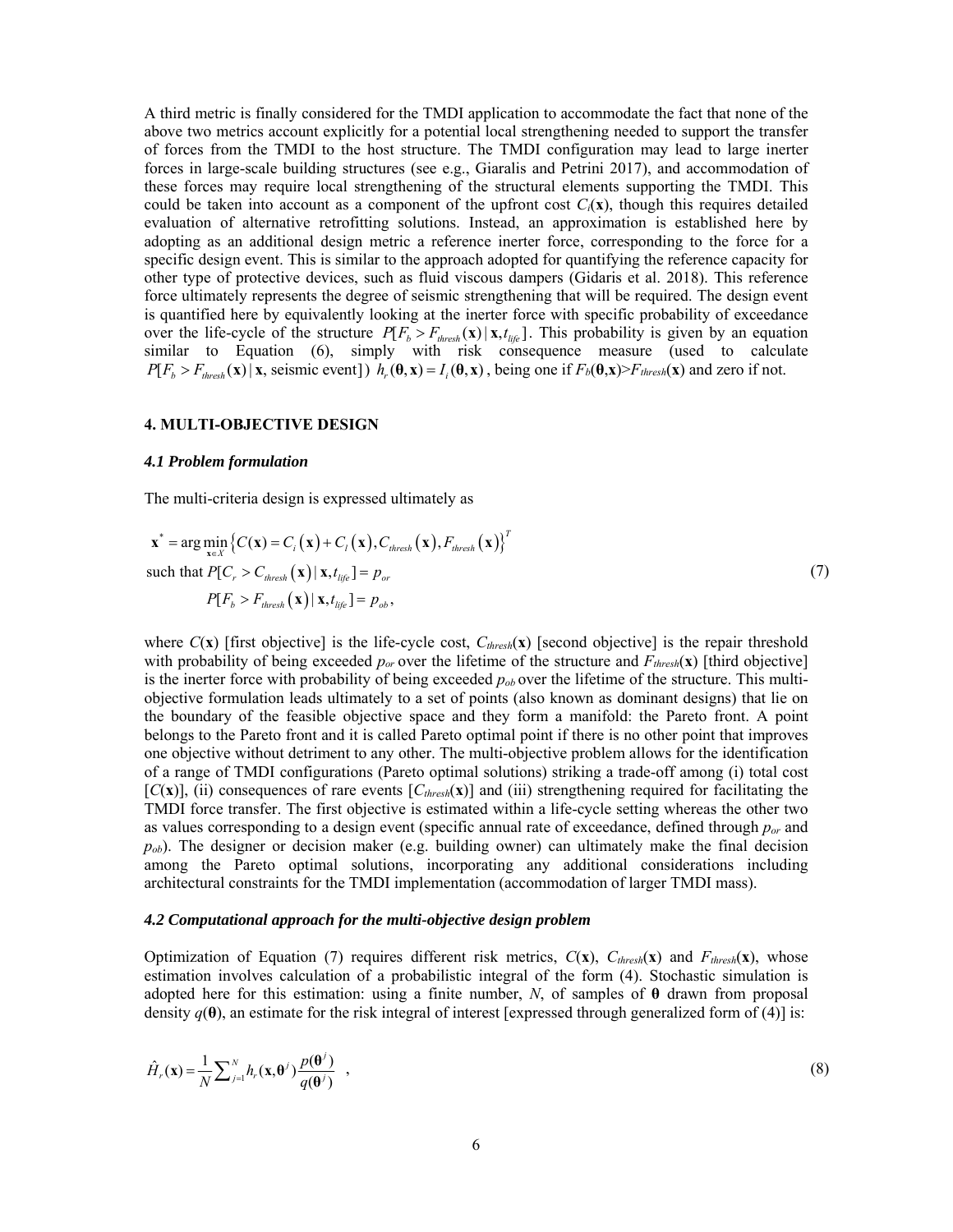where  $\theta$ <sup>*i*</sup> denotes the sample used in the *j*<sup>th</sup> simulation and  $\{\theta^i; j=1,...,N\}$  represents the entire sampleset. The proposal density  $q(\theta)$  is used to improve the efficiency of this estimation (i.e., reduce the coefficient of variation of that estimate), by focusing the computational effort on regions of the *Θ* space that contribute more to the integrand of the probabilistic integral in Equation (4) -this corresponds to the concept of Importance Sampling (IS).

The design problem in Equation (7) is then solved by substituting the stochastic simulation estimates of form given by Equation (8) for the required probabilistic integrals. The existence of the prediction error (stemming from the stochastic simulation) within the optimization is addressed by adopting an exterior sampling approach (Spall 2003), utilizing the same, sufficiently large, number of samples throughout all iterations in the optimization process. That is,  $\{\theta^j; j=1,\ldots,N\}$  in Equation (8) is chosen the same for each design configuration examined, therefore reducing the importance of the estimation error in the comparison of different design choices by creating a consistent error in these comparisons. Furthermore, for supporting an efficient optimization a kriging surrogate modeling approach was advocated in Ruiz et al. (2016, 2017). The surrogate model is established here to provide an approximate relationship between the design selection **x** (input to the surrogate model) and the risk quantities needed in the optimization of Equation (7),  $C_{thresh}(\mathbf{x})$ ,  $F_{thresh}(\mathbf{x})$ , and  $C_l(\mathbf{x})$  (outputs for the surrogate model) and is developed through the following approach. A large set of design configurations for the TMDI is first established to serve as support points for the kriging, utilizing a latin hypercube sampling in *X*. The response of each design configuration is then evaluated through time-history analysis, and then the risk quantities  $C_{thresh}(\mathbf{x})$ ,  $F_{thresh}(\mathbf{x})$ , and  $C_l(\mathbf{x})$  are calculated. Using this information the kriging metamodel is developed. This metamodel allows a highly efficient estimation of the risk measures of interest (thousands of evaluations within minutes) and is then used within the multi-objective optimization of Equation (7), coupled with an appropriate assumption for the upfront damper cost (used to calculate the overall cost *C*). The multi-objective problem can be then solved through any appropriate numerical method.

## **5. CASE STUDY**

As case study the design of a TMDI for a 21-story existing building located in Santiago, Chile is considered (Zemp et al. 2011). The building has tapered elliptical shape, length 76.2 m and average depth 20 m (varying across its length), and has already a TMD installed on its last floor along its slender axis. The same configuration is examined here.

## *5.1 Model and cost characteristics*

Seismic events occurrence are assumed to follow a Poisson distribution and so are history independent. The uncertainty in moment magnitude *M* is modeled by the Gutenberg-Richter relationship truncated on the interval [*Mmin*, *Mmax*] = [5.5, 9.0], (events smaller than *Mmin* do not contribute to the seismic risk) which leads to  $p(M) = b_M e^{-b_M M} / (e^{-b_M M_{min}} - e^{-b_M M_{max}})$  and expected number of events per year  $v = e^{a_M - b_M M_{min}} - e^{a_M - b_M M_{max}}$ . The regional seismicity factors  $b_M$  and  $a_M$  are chosen by averaging the values for the seismic zones close to Santiago based on the recommendations in (Leyton et al. 2009). This results to  $b_M$ =0.8log<sub>e</sub>(10) and  $a_M$ =5.65log<sub>e</sub>(10). Regarding the uncertainty in the event location, the closest distance to the fault rupture, *rrup*, for the earthquake events is assumed to follow a beta distribution in [30 250] km with median *rmed*=100 km and coefficient of variation 35%. The linear structural model detailed in Ruiz et al. (2016) is assumed for the considered primary structure. The total mass of the structure is 33.169.000 kg and Rayleigh damping is utilized by assigning an equal damping ratio for the first and second mode with 3% nominal value. The first three modes (and participation factors in parenthesis) are 2.10s (77%), 0.54s (16%) and 0.25s (5%). The loss assessment model is the same as in Ruiz et al. (2016). Three different damageable assemblies are examined: partitions, ceiling, and contents. For the first one, the *EDP* is taken as the peak inter-story drift and for the latter two as the peak floor acceleration. Note that damages to structural components are not included in this study since, as discussed earlier, they are expected to have small contribution (behavior remains elastic even for stronger events). Lognormal fragilities are considered for all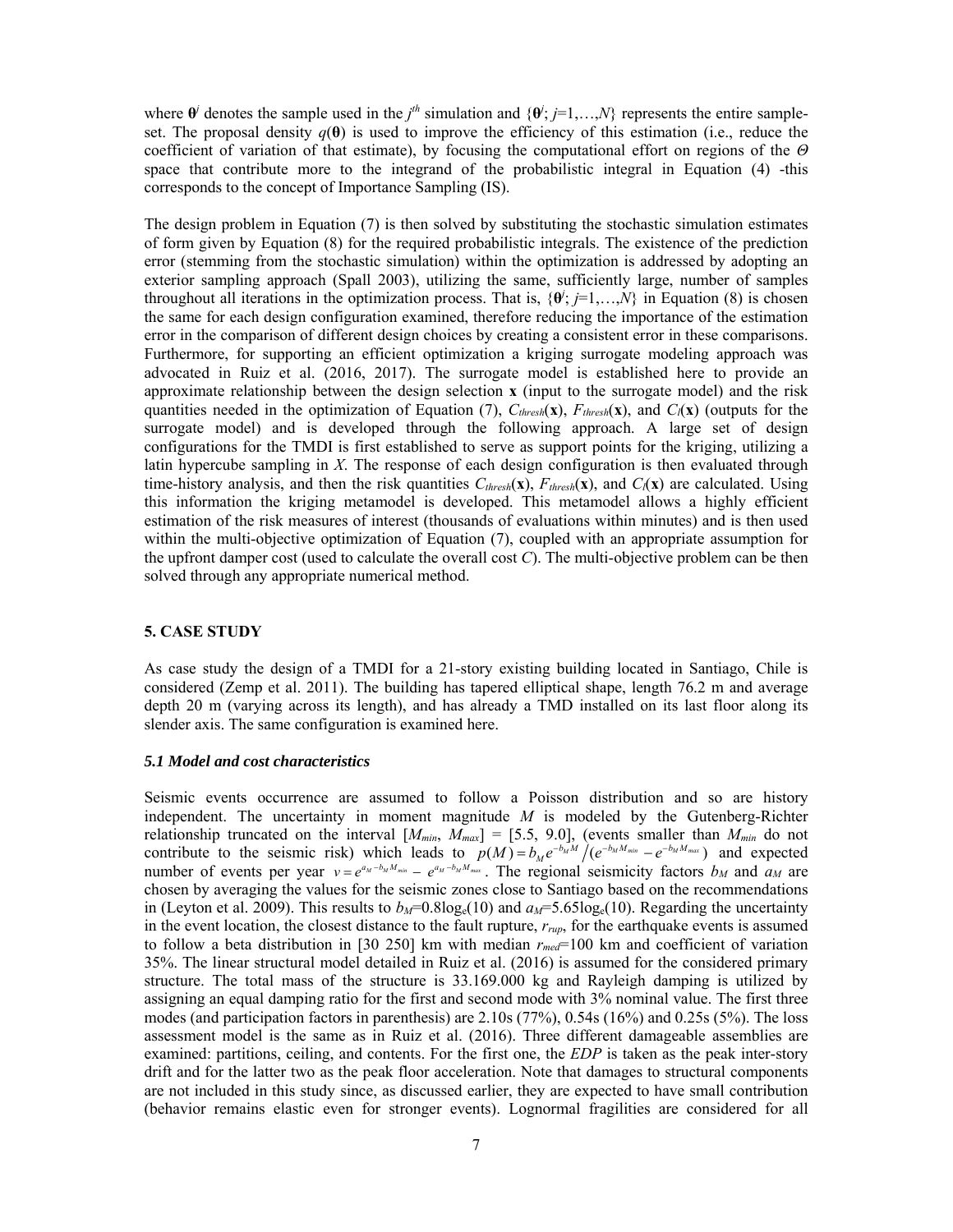damages states. The fragility and repair cost characteristics are included in Ruiz et al. (2016).

The discount rate is taken equal to 1.5% and the lifetime *tlife* is assumed to be 50 years. The repair cost and inerter force thresholds are taken to correspond to probability *po*=10% over *tlife*. The life-cycle cost and  $C_{thresh}$  for the uncontrolled structure are, respectively, \$2.02x10<sup>6</sup> and \$1.13x10<sup>6</sup>. The upfront TMDI cost is based on the attached mass. The underlying assumption is that the inerter and damper cost is by comparison negligible. This cost is approximated to be linearly related to the TMDI mass  $C_i(x) = b_c m$  (Ruiz et al. 2016) with value of  $b_c$  equal to 2500 \$/ton. This value is taken based on (Tse et al. 2012), additionally considering here that implementation is unidirectional and has no smart components (purely passive application).

#### *5.2 Design and optimization details*

Three different topological configurations are examined in which the secondary mass is attached to the top floor  $(i_d=21)$  whereas the inerter is connected to one of the three floors below,  $i_b=20$ ,  $i_b=19$ ,  $i_b=18$ , respectively. The different topologies will be distinguished, herein, using their respective *ib* value. As discussed earlier, the design vector corresponds to the inertance ratio *β*, the mass ratio *μ*, the damping ratio  $\zeta_d$  and the frequency ratio  $f_d$ . The domain for each design variable for the metamodel development are taken as  $[0, 4.5]$  for  $\beta$ ,  $[0.1, 1.0]$ % for  $\mu$  (it is assumed that greater than 1.0% mass ratios are impractical to be achieved and ratios lower than 0.1% are too small for practical implementation), [0.005 1] for  $\zeta_d$  and [0.05 1.5] for  $f_d$ . A total of *N*=10,000 samples are used for the stochastic simulations to calculate the different risk metrics with importance sampling densities same as the ones discussed in Ruiz et al. (2016). This selection leads to coefficient of variation for the stochastic simulation below 6% for all metrics. Three different metamodels, each with 6000 support points are therefore built, one for each *ib*. The accuracy of the metamodels is high, with a coefficient of determination above 95% for most approximated response quantities. This accuracy level is considered sufficient for performing optimization of Equation (7). Two different variants of the optimization are considered. In the first variant a specific value of the inertance is assumed and optimization is performed over the remaining design variables. This specific choice was made to better examine the impact of  $\beta$  on the optimal TMDI configurations. The respective values used for  $\beta$  are 0.1, 0.5, 1 and 3. In the second variant all design variables are simultaneously optimized. This variant will be references as *β*=cont herein. The Pareto fronts [optimization of Equation (7)] are identified using an exhaustive search approach.



Figure 3. Pareto front in the three-objective space for different topological configurations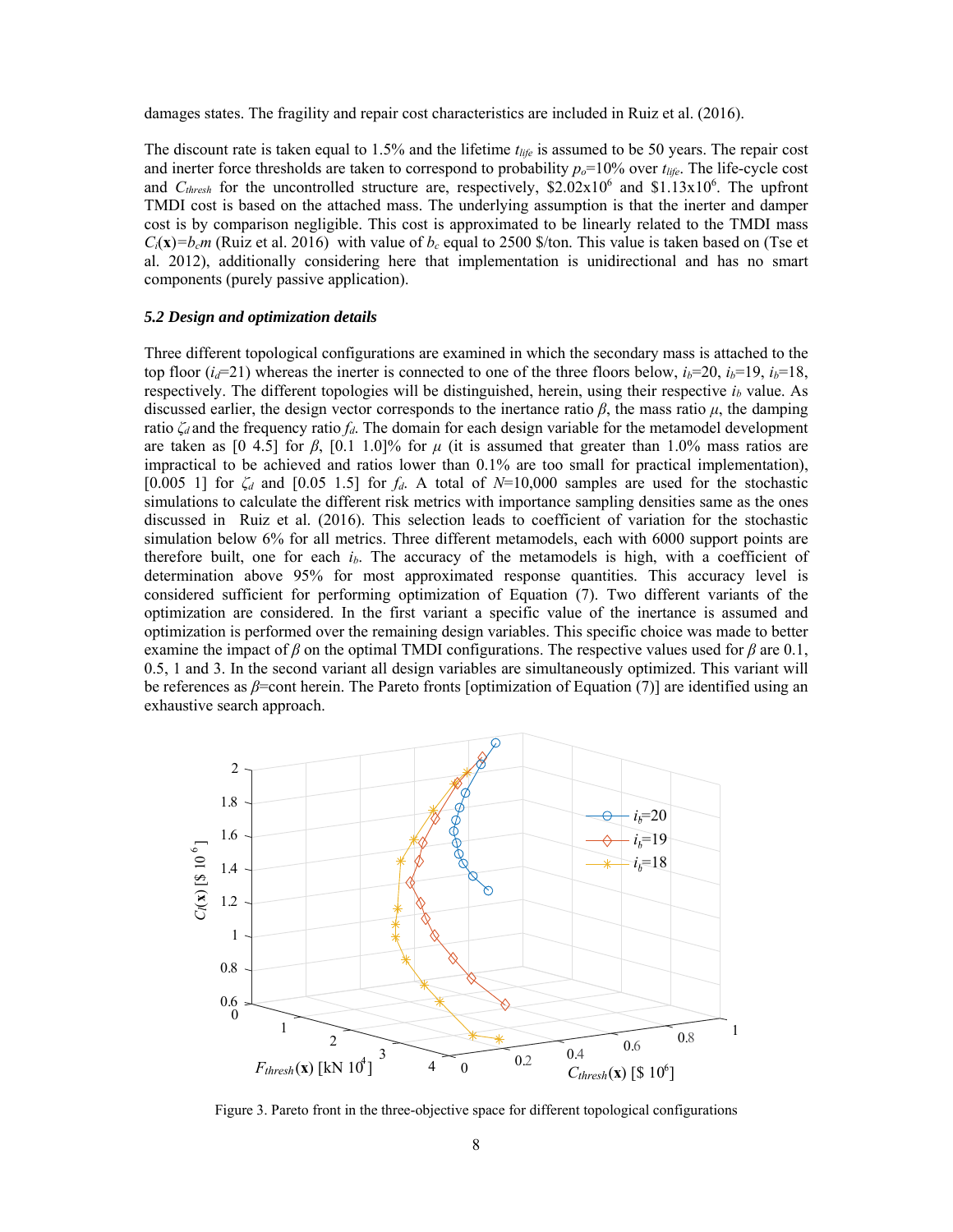#### *5.3 Results and discussion*

Optimal design results are presented in Figs. 3-5. Figure 3 shows the Pareto front for three objectives [*Cl*(**x**)-*Cthresh*(**x**)-*Fthresh*(**x**)] and three TMDI configurations. Only the continuously varying *β* case is presented. Figure 4 presents the projection of this front in the  $C_{thresh}(\mathbf{x})$ - $F_{thresh}(\mathbf{x})$ , the  $C_l(\mathbf{x})$ - $F_{thresh}(\mathbf{x})$  and *C*<sub>(</sub>**x**)-*C*<sub>thresh</sub>(**x**) planes, while optimal values for *μ*,  $\zeta_d$ ,  $f_d$  and *β* along the Pareto front [expressed as a function of  $C_{thresh}(\mathbf{x})$  are reported in Figure 5 for case of  $i_b=20$ . Δue to space constraints this is the only topological configuration for which results are reported for the optimal design variables, though trends for the rest are similar.



Figure 4. Projection of the Pareto front along pair of objectives (each case presented for different *β* values). First row corresponds to *ib*=20, second to *ib*=19 and third to *ib*=18. Dashed lines correspond to the performance of the structure without the TMDI.

The results show that the addition of the TMDI can provide a significant reduction for  $C_l(x)$  and  $C_{thresh}(\mathbf{x})$ , with the benefits increasing for larger inertance values. This validates the efficiency of the TMDI compared to the classical TMD as reported in the literature before (Marian and Giaralis 2014;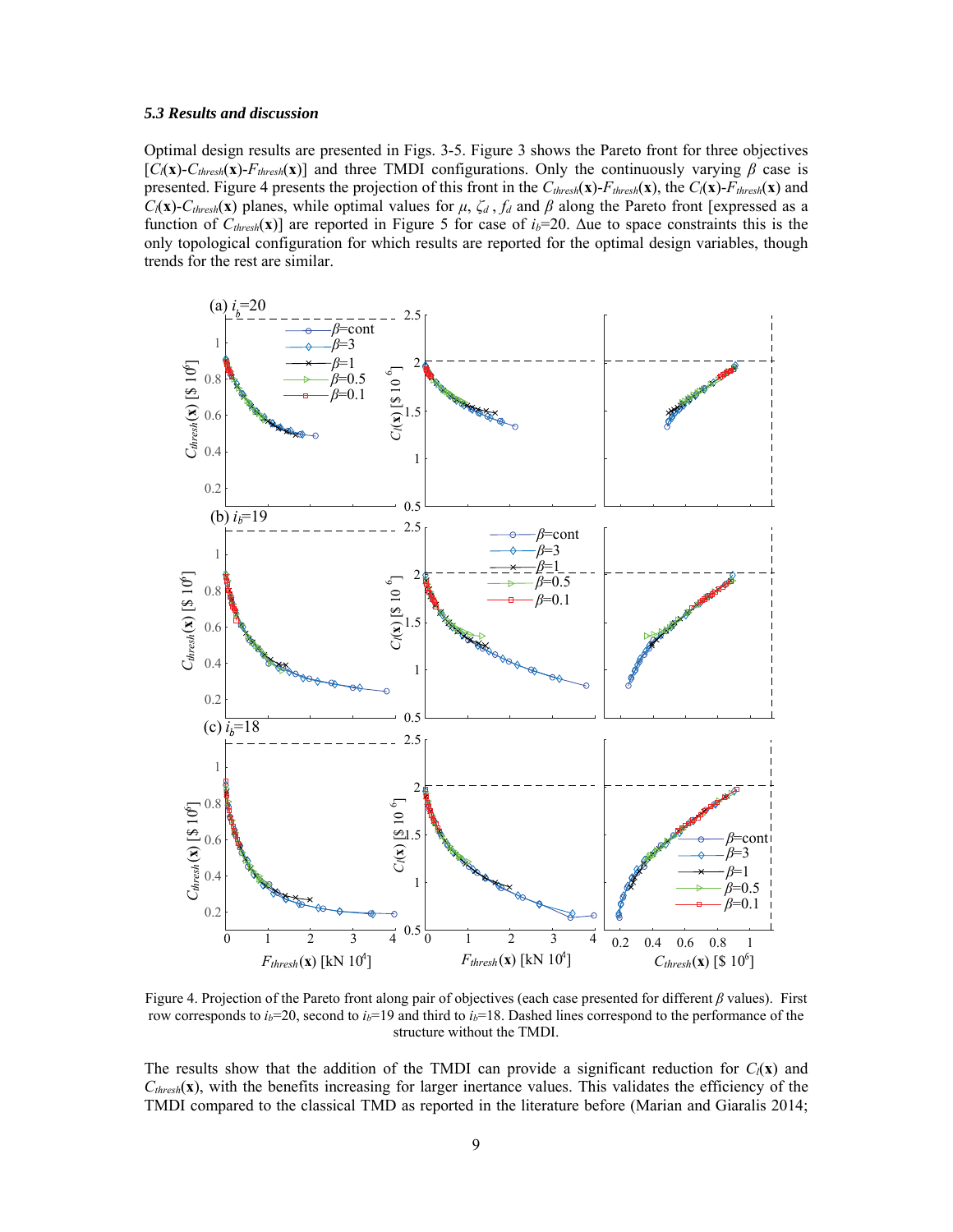Giaralis and Marian 2016; Giaralis and Taflanidis 2018). The front with respect to the [*Cl*(**x**), *Cthresh*(**x**)] objectives (third column in Figure 4) exhibits an interesting behavior as the two objectives are not competing: simultaneous reduction of both the life-cycle cost and the repair cost is feasible. This is not the case for the TMD (Ruiz et al. 2016), for which reduction of one objective cannot be accomplished without increase of the other along the Pareto front, and clearly demonstrates the mass amplification benefits offered by the TMDI. By adjusting the remaining characteristics of the TMDI, without any increase of its mass, enhanced vibration suppression is feasible. Since the upfront cost is only related to the TMDI mass, this ability enables the reduction of the repair cost without an increase of the upfront cost and therefore reduction also of the life-cycle cost. The optimal TMDI mass (Figure 5) remains close to its minimum considered value across the entire front. The increase in protection efficiency comes, though, with a corresponding increase for the force that needs to be accommodated (larger *Fthresh*). This objective competes with the other two, demonstrating the value of the multicriteria optimization for exploring all candidate solutions that provide different compromises between the TMDI performance objectives. Note also that a plateau is reached for the seismic risk with respect to the  $F_{thresh}(\mathbf{x})$  objective; beyond certain value for  $F_{thresh}$  (different for each  $\beta$  case) small benefits are obtained for  $C_l(\mathbf{x})$  and  $C_{threshold}(\mathbf{x})$  for significant increase of  $F_{threshold}$ . This feature, which is common in multi-objective design problems (i.e. large deterioration of one objective for small only benefits for the competing objectives), should be carefully evaluated when making final design decisions.



Figure 5. Optimal values for *μ*, *ζd* , *fd* and *β* along the Pareto front [design variables are plotted with respect to the corresponding value of  $C_{thresh}(\mathbf{x})$ ] for implementation  $i_b$ =20.

Comparing the curves corresponding to different *β* values, it is observed that larger *β* values lead to "wider" fronts, so greater potential variations across the objectives, while the fronts are also overlapping in some ranges. The case with *β*=cont overlaps the other three ones, and has fundamentally different optimal values for the remaining TMDI design variables (Figure 5). This shows that adjustment of the tuning characteristics ( $\zeta_d$  and  $f_d$ ) of the TMDI can facilitate similar performance across some ranges of the examined objectives independent of the inertance value,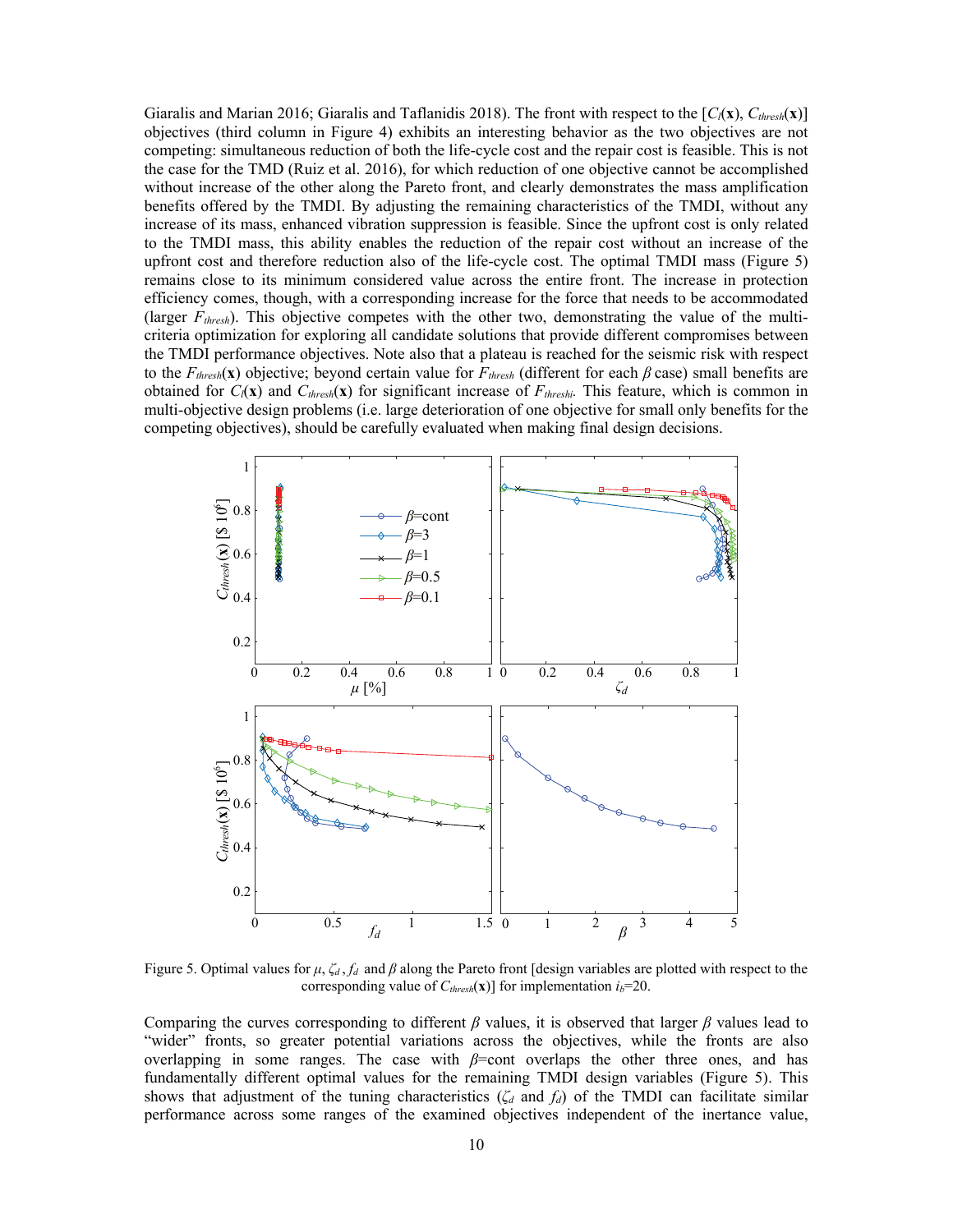though larger values for the latter expand these ranges, offering more versatile behaviour. Still it is important to note that performance obtained when *β* was considered as design variable is similar in some parts of the Pareto front to the performance obtained for much smaller value of *β*=1 or *β*=3. This demonstrates the importance of carefully examining the impact of the inertance on the established performance, considering of course all practical constraints with respect to the available inerter devices. With respect to the topological configuration, connection of inerter to a lower floor provides significantly better behavior across all examined objectives (Figure 4).  $C_l(\mathbf{x})$  and  $C_{threshold}(\mathbf{x})$  are reduced for  $i_d=19$  (compared to  $i_d=20$ ) or  $i_d=18$  (compared to  $i_d=19$ ), something that agrees with the trend reported in (Giaralis and Taflanidis 2018) considering a simplified stationary response. Additionally the results here show that the  $F_{thresh}$  is also reduced for the smaller  $i_d$  values, meaning that enhanced protection is offered with a smaller demand with respect to the forces that need to be accommodated. This stresses the importance of connecting the inerter to the lowest floor possible, subject of course to architectural constraints.

#### **6. CONCLUSSIONS**

The multi-objective design of supplemental seismic protective devices considering life-cycle performance criteria was discussed in this paper, focusing on application to TMDIs for seismic protection of multi-story buildings in the region of Chile. Life-cycle performance was evaluated using time-history analysis for describing structural behavior, an assembly-based vulnerability approach for quantifying earthquake losses, and characterization of the earthquake hazard through stochastic ground motion modeling. Three different criteria were utilized in the design optimization. The first one, representing the direct benefits from the damper implementation, is the life-cycle cost of the system, composed by the device upfront cost and the anticipated seismic losses over the lifetime of the structure. For the TMDI application the upfront device cost was related only to the TMDI mass. The additional criteria correspond to performance quantities with specific probability of exceedance over the life-cycle of the structure. For the TMDI application two such criteria were adopted, the repair cost, incorporating in the design risk-aversion attitudes in the design, and the inerter force, considering practical constraints for the force transmitted from the TMDI to the structure. A multi-objective optimization was established considering these three objectives while stochastic simulation techniques were used to obtain all risk measures. A Kriging metamodeling approach was adopted for facilitating an efficient design optimization. A case study was presented employing a specific 21-story building located in Santiago, Chile. Three different topological configurations were examined with TMDI mass attached at the top floor and inerter connecting that mass to the floor either one, two or three stories below. The results show that the proposed design framework facilitate a clear demonstration of the benefits of the TMDI over the TMD. The mass-amplification effect facilitated by the TMDI inertance allowed the TMDI to accomplish a simultaneous reduction of both the life-cycle cost and the repair cost along the Pareto front. This comes, though, at the expense of increased inerter forces that need to be transferred by the TMDI to the supporting structure. Results also showed that lower inertance values reduce the extent of the Pareto front, and therefore of the dominant designs available for the stakeholder to make the final decision, stressing the importance of technological advances that can produce devices that can accommodate higher inertance values. Connecting the inerter to lower floor also provides considerable benefits across all examined performance criteria and so should be preferred if such a configuration is feasible considering architectural constraints.

# **7. ACKNOWLEDGMENTS**

The first author gratefully acknowledges the support of Universidad de Chile through "Programa de Insercion Academica" while the third author gratefully acknowledges the support of EPSRC, UK under grant EP/M017621/1. The dynamic properties of the case study were provided by VMB Ingenieria Estructural (Santiago, Chile).